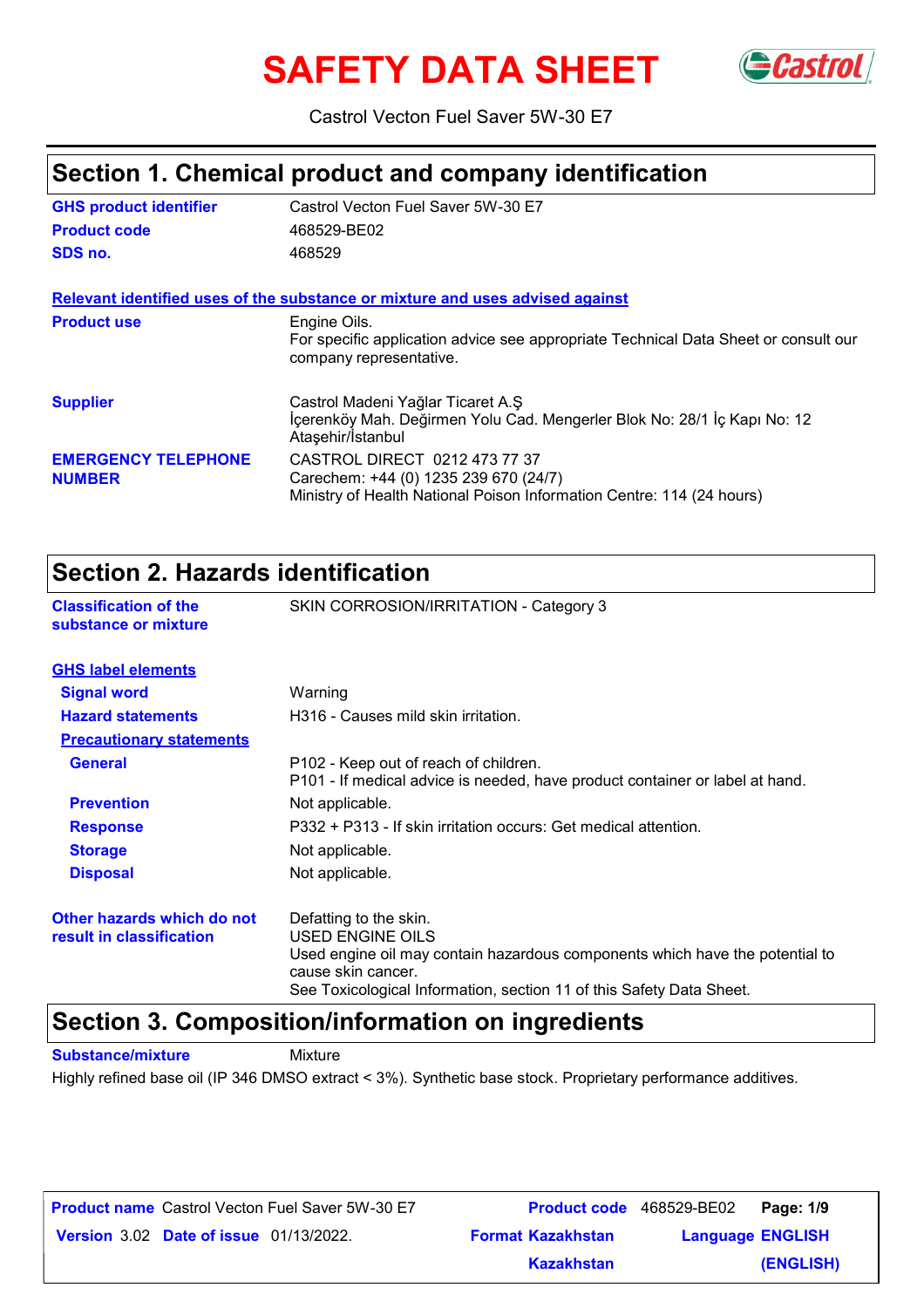## **Section 3. Composition/information on ingredients**

| <b>Ingredient name</b>                                                  | $\frac{9}{6}$ | <b>CAS number</b> |
|-------------------------------------------------------------------------|---------------|-------------------|
| Distillates (petroleum), hydrotreated heavy paraffinic                  | l≥25 - ≤50    | 64742-54-7        |
| Dec-1-ene, homopolymer, hydrogenated Dec-1-ene, oligomers,              | l≥10 - ≤25    | 68037-01-4        |
| hydrogenated                                                            |               |                   |
| Phosphorodithioic acid, mixed O,O-bis(sec-Bu and isooctyl) esters, zinc | 2.5           | 113706-15-3       |
| salts                                                                   |               |                   |
| Long chain alkyl phenol                                                 | ≤3            | Proprietary       |

**There are no additional ingredients present which, within the current knowledge of the supplier and in the concentrations applicable, are classified as hazardous to health or the environment and hence require reporting in this section.**

**Occupational exposure limits, if available, are listed in Section 8.**

### **Section 4. First aid measures**

| <b>Description of necessary first aid measures</b> |                                                                                                                                                                                                                                                                                                                                      |
|----------------------------------------------------|--------------------------------------------------------------------------------------------------------------------------------------------------------------------------------------------------------------------------------------------------------------------------------------------------------------------------------------|
| <b>Inhalation</b>                                  | If inhaled, remove to fresh air. Get medical attention if symptoms occur.                                                                                                                                                                                                                                                            |
| <b>Ingestion</b>                                   | Do not induce vomiting unless directed to do so by medical personnel. Never give<br>anything by mouth to an unconscious person. If unconscious, place in recovery<br>position and get medical attention immediately. Get medical attention if adverse<br>health effects persist or are severe.                                       |
| <b>Skin contact</b>                                | In case of contact, immediately flush skin with plenty of water for at least 15 minutes<br>while removing contaminated clothing and shoes. Wash skin thoroughly with soap<br>and water or use recognised skin cleanser. Wash clothing before reuse. Clean<br>shoes thoroughly before reuse. Get medical attention if symptoms occur. |
| Eye contact                                        | In case of contact, immediately flush eyes with plenty of water for at least 15<br>minutes. Eyelids should be held away from the eyeball to ensure thorough rinsing.<br>Check for and remove any contact lenses. Get medical attention.                                                                                              |
|                                                    | <b>Most important symptoms/effects, acute and delayed</b>                                                                                                                                                                                                                                                                            |
|                                                    | See Section 11 for more detailed information on booth effects and symptoms                                                                                                                                                                                                                                                           |

e Section 11 for more detailed information on health effects and symptoms.

|                                   | Indication of immediate medical attention and special treatment needed, if necessary                                                                                        |
|-----------------------------------|-----------------------------------------------------------------------------------------------------------------------------------------------------------------------------|
| <b>Specific treatments</b>        | No specific treatment.                                                                                                                                                      |
| <b>Notes to physician</b>         | Treatment should in general be symptomatic and directed to relieving any effects.                                                                                           |
| <b>Protection of first-aiders</b> | No action shall be taken involving any personal risk or without suitable training. It<br>may be dangerous to the person providing aid to give mouth-to-mouth resuscitation. |

## **Section 5. Firefighting measures**

| <b>Extinguishing media</b>                               |                                                                                                                                                                                                   |
|----------------------------------------------------------|---------------------------------------------------------------------------------------------------------------------------------------------------------------------------------------------------|
| <b>Suitable extinguishing</b><br>media                   | In case of fire, use foam, dry chemical or carbon dioxide extinguisher or spray.                                                                                                                  |
| <b>Unsuitable extinguishing</b><br>media                 | Do not use water jet.                                                                                                                                                                             |
| <b>Specific hazards arising</b><br>from the chemical     | In a fire or if heated, a pressure increase will occur and the container may burst.                                                                                                               |
| <b>Hazardous thermal</b><br>decomposition products       | Combustion products may include the following:<br>carbon oxides (CO, CO <sub>2</sub> ) (carbon monoxide, carbon dioxide)                                                                          |
| <b>Special protective actions</b><br>for fire-fighters   | Promptly isolate the scene by removing all persons from the vicinity of the incident if<br>there is a fire. No action shall be taken involving any personal risk or without<br>suitable training. |
| <b>Special protective</b><br>equipment for fire-fighters | Fire-fighters should wear positive pressure self-contained breathing apparatus<br>(SCBA) and full turnout gear.                                                                                   |

| <b>Product name</b> Castrol Vecton Fuel Saver 5W-30 E7 |                          | <b>Product code</b> 468529-BE02 | Page: 2/9 |
|--------------------------------------------------------|--------------------------|---------------------------------|-----------|
| <b>Version 3.02 Date of issue 01/13/2022.</b>          | <b>Format Kazakhstan</b> | <b>Language ENGLISH</b>         |           |
|                                                        | Kazakhstan               |                                 | (ENGLISH) |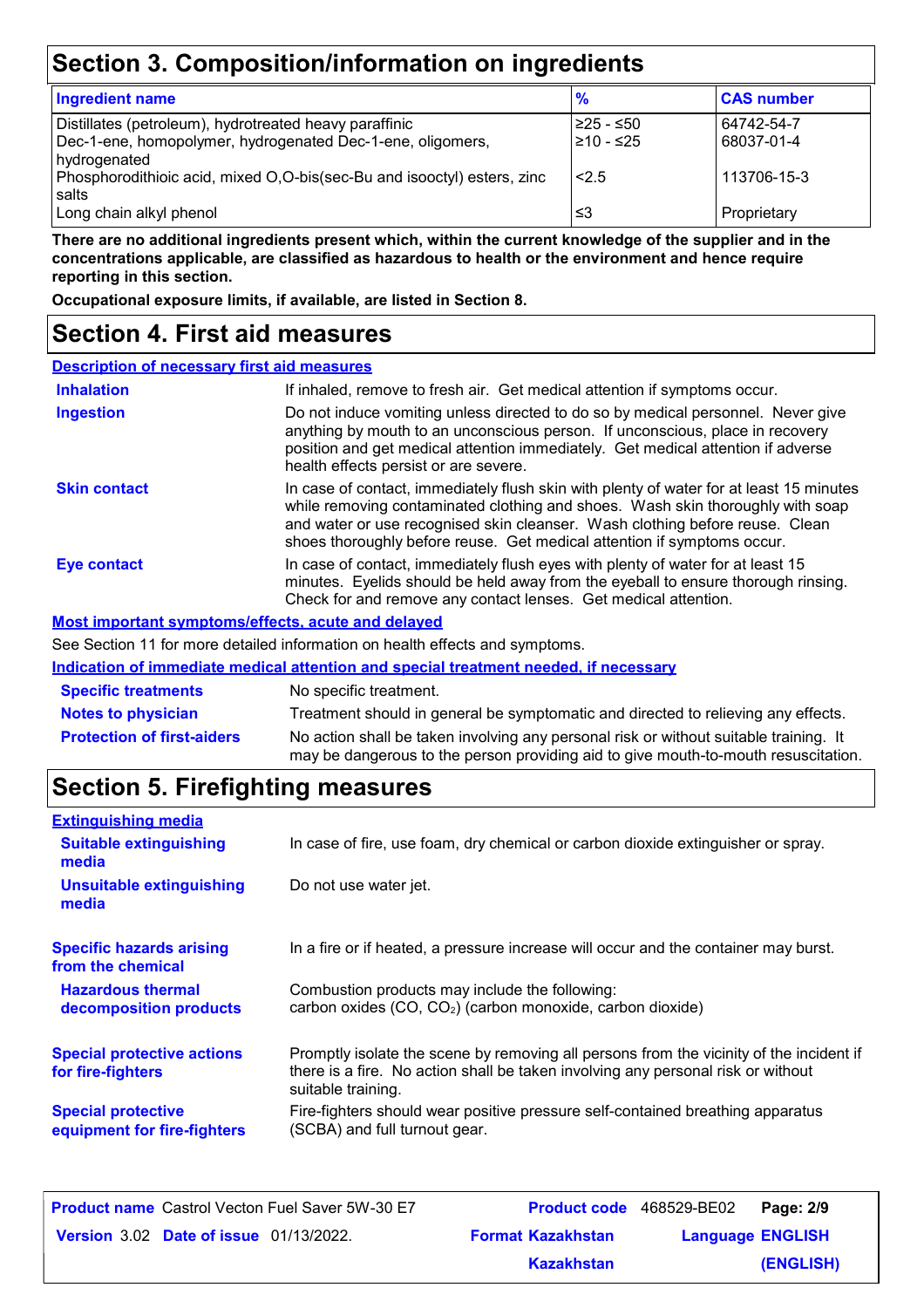## **Section 6. Accidental release measures**

|                                                             | Personal precautions, protective equipment and emergency procedures                                                                                                                                                                                                                                                                                                                                                                  |
|-------------------------------------------------------------|--------------------------------------------------------------------------------------------------------------------------------------------------------------------------------------------------------------------------------------------------------------------------------------------------------------------------------------------------------------------------------------------------------------------------------------|
| For non-emergency<br>personnel                              | No action shall be taken involving any personal risk or without suitable training.<br>Evacuate surrounding areas. Keep unnecessary and unprotected personnel from<br>entering. Do not touch or walk through spilt material. Avoid breathing vapour or<br>mist. Provide adequate ventilation. Put on appropriate personal protective<br>equipment. Floors may be slippery; use care to avoid falling. Contact emergency<br>personnel. |
| For emergency responders                                    | Entry into a confined space or poorly ventilated area contaminated with vapour, mist<br>or fume is extremely hazardous without the correct respiratory protective equipment<br>and a safe system of work. Wear self-contained breathing apparatus. Wear a<br>suitable chemical protective suit. Chemical resistant boots. See also the<br>information in "For non-emergency personnel".                                              |
| <b>Environmental precautions</b>                            | Avoid dispersal of spilt material and runoff and contact with soil, waterways, drains<br>and sewers. Inform the relevant authorities if the product has caused environmental<br>pollution (sewers, waterways, soil or air).                                                                                                                                                                                                          |
| <b>Methods and material for containment and cleaning up</b> |                                                                                                                                                                                                                                                                                                                                                                                                                                      |

| <b>Small spill</b> | Stop leak if without risk. Move containers from spill area. Absorb with an inert<br>material and place in an appropriate waste disposal container. Dispose of via a<br>licensed waste disposal contractor.                                                                                                                                                                                                                                                                                                               |
|--------------------|--------------------------------------------------------------------------------------------------------------------------------------------------------------------------------------------------------------------------------------------------------------------------------------------------------------------------------------------------------------------------------------------------------------------------------------------------------------------------------------------------------------------------|
| <b>Large spill</b> | Stop leak if without risk. Move containers from spill area. Approach the release<br>from upwind. Prevent entry into sewers, water courses, basements or confined<br>areas. Contain and collect spillage with non-combustible, absorbent material e.g.<br>sand, earth, vermiculite or diatomaceous earth and place in container for disposal<br>according to local regulations. Contaminated absorbent material may pose the<br>same hazard as the spilt product. Dispose of via a licensed waste disposal<br>contractor. |

## **Section 7. Handling and storage**

#### **Precautions for safe handling**

| <b>Protective measures</b>                                                       | Put on appropriate personal protective equipment (see Section 8). Do not ingest.<br>Avoid contact with eyes, skin and clothing. Avoid breathing vapour or mist. Keep in<br>the original container or an approved alternative made from a compatible material,<br>kept tightly closed when not in use. Empty containers retain product residue and<br>can be hazardous. Do not reuse container.                                                                                                                                                                                                 |
|----------------------------------------------------------------------------------|------------------------------------------------------------------------------------------------------------------------------------------------------------------------------------------------------------------------------------------------------------------------------------------------------------------------------------------------------------------------------------------------------------------------------------------------------------------------------------------------------------------------------------------------------------------------------------------------|
| <b>Advice on general</b><br>occupational hygiene                                 | Eating, drinking and smoking should be prohibited in areas where this material is<br>handled, stored and processed. Wash thoroughly after handling. Remove<br>contaminated clothing and protective equipment before entering eating areas. See<br>also Section 8 for additional information on hygiene measures.                                                                                                                                                                                                                                                                               |
| <b>Conditions for safe storage,</b><br>including any<br><b>incompatibilities</b> | Store in accordance with local regulations. Store in original container protected<br>from direct sunlight in a dry, cool and well-ventilated area, away from incompatible<br>materials (see Section 10) and food and drink. Keep container tightly closed and<br>sealed until ready for use. Store and use only in equipment/containers designed for<br>use with this product. Containers that have been opened must be carefully resealed<br>and kept upright to prevent leakage. Do not store in unlabelled containers. Use<br>appropriate containment to avoid environmental contamination. |
| <b>Not suitable</b>                                                              | Prolonged exposure to elevated temperature.                                                                                                                                                                                                                                                                                                                                                                                                                                                                                                                                                    |

|                                               | <b>Product name</b> Castrol Vecton Fuel Saver 5W-30 E7 | Product code 468529-BE02 |                         | Page: 3/9 |
|-----------------------------------------------|--------------------------------------------------------|--------------------------|-------------------------|-----------|
| <b>Version 3.02 Date of issue 01/13/2022.</b> |                                                        | <b>Format Kazakhstan</b> | <b>Language ENGLISH</b> |           |
|                                               |                                                        | <b>Kazakhstan</b>        |                         | (ENGLISH) |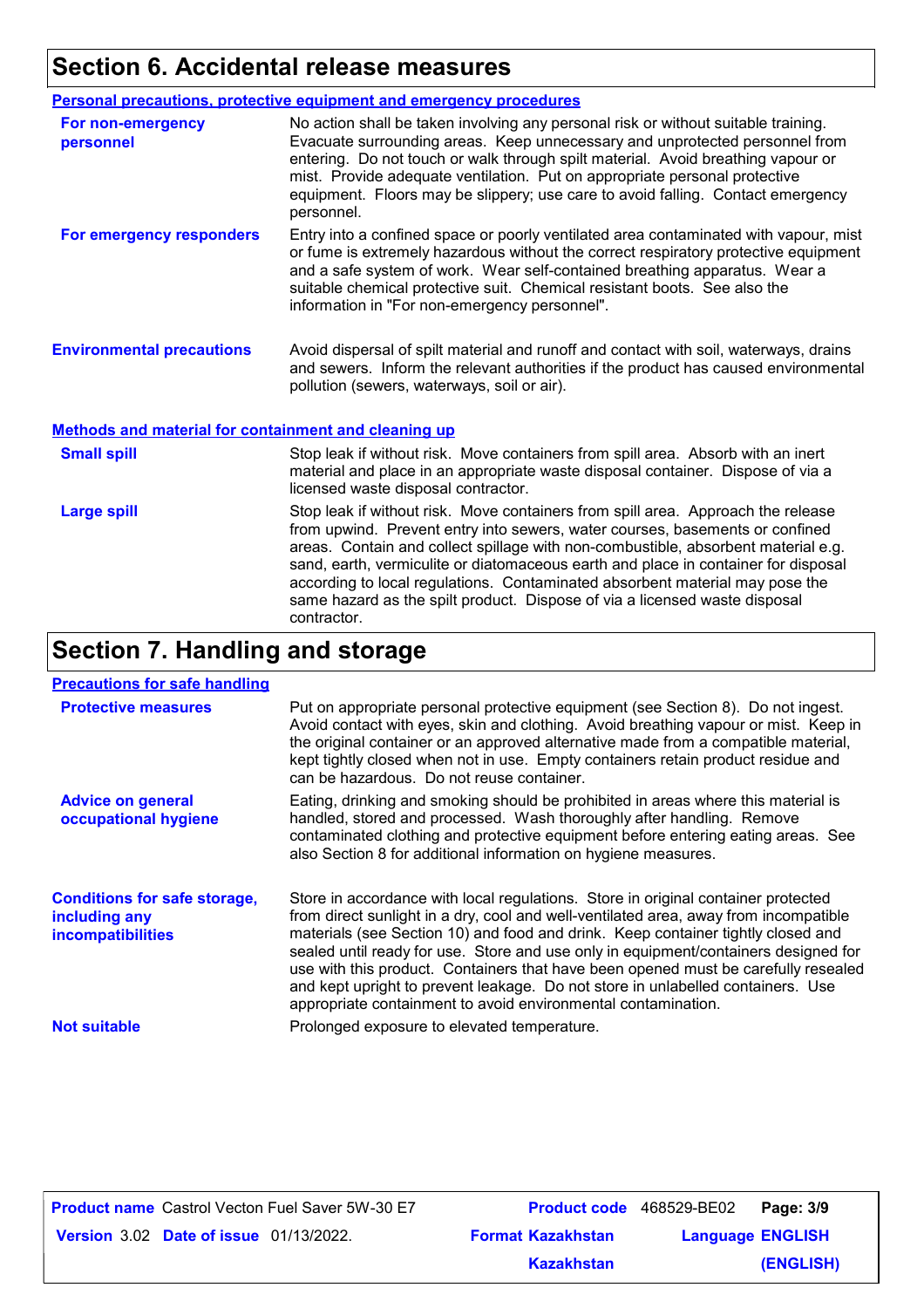## **Section 8. Exposure controls/personal protection**

#### **Control parameters**

#### **Occupational exposure limits**

None.

| <b>Appropriate engineering</b><br>controls | Provide exhaust ventilation or other engineering controls to keep the relevant<br>airborne concentrations below their respective occupational exposure limits.<br>All activities involving chemicals should be assessed for their risks to health, to<br>ensure exposures are adequately controlled. Personal protective equipment should<br>only be considered after other forms of control measures (e.g. engineering controls)<br>have been suitably evaluated. Personal protective equipment should conform to<br>appropriate standards, be suitable for use, be kept in good condition and properly<br>maintained.<br>Your supplier of personal protective equipment should be consulted for advice on<br>selection and appropriate standards. For further information contact your national<br>organisation for standards.<br>The final choice of protective equipment will depend upon a risk assessment. It is<br>important to ensure that all items of personal protective equipment are compatible. |
|--------------------------------------------|---------------------------------------------------------------------------------------------------------------------------------------------------------------------------------------------------------------------------------------------------------------------------------------------------------------------------------------------------------------------------------------------------------------------------------------------------------------------------------------------------------------------------------------------------------------------------------------------------------------------------------------------------------------------------------------------------------------------------------------------------------------------------------------------------------------------------------------------------------------------------------------------------------------------------------------------------------------------------------------------------------------|
| <b>Environmental exposure</b><br>controls  | Emissions from ventilation or work process equipment should be checked to ensure<br>they comply with the requirements of environmental protection legislation. In some<br>cases, fume scrubbers, filters or engineering modifications to the process<br>equipment will be necessary to reduce emissions to acceptable levels.                                                                                                                                                                                                                                                                                                                                                                                                                                                                                                                                                                                                                                                                                 |
| <b>Individual protection measures</b>      |                                                                                                                                                                                                                                                                                                                                                                                                                                                                                                                                                                                                                                                                                                                                                                                                                                                                                                                                                                                                               |
| <b>Hygiene measures</b>                    | Wash hands, forearms and face thoroughly after handling chemical products, before<br>eating, smoking and using the lavatory and at the end of the working period.<br>Appropriate techniques should be used to remove potentially contaminated clothing.<br>Wash contaminated clothing before reusing. Ensure that eyewash stations and<br>safety showers are close to the workstation location.                                                                                                                                                                                                                                                                                                                                                                                                                                                                                                                                                                                                               |
| <b>Eye/face protection</b>                 | Safety glasses with side shields.                                                                                                                                                                                                                                                                                                                                                                                                                                                                                                                                                                                                                                                                                                                                                                                                                                                                                                                                                                             |
| <b>Skin protection</b>                     |                                                                                                                                                                                                                                                                                                                                                                                                                                                                                                                                                                                                                                                                                                                                                                                                                                                                                                                                                                                                               |
| <b>Hand protection</b>                     | Wear protective gloves if prolonged or repeated contact is likely. Wear chemical<br>resistant gloves. Recommended: Nitrile gloves. The correct choice of protective<br>gloves depends upon the chemicals being handled, the conditions of work and use,<br>and the condition of the gloves (even the best chemically resistant glove will break<br>down after repeated chemical exposures). Most gloves provide only a short time of<br>protection before they must be discarded and replaced. Because specific work<br>environments and material handling practices vary, safety procedures should be<br>developed for each intended application. Gloves should therefore be chosen in<br>consultation with the supplier/manufacturer and with a full assessment of the<br>working conditions.                                                                                                                                                                                                               |
| <b>Body protection</b>                     | Use of protective clothing is good industrial practice.<br>Personal protective equipment for the body should be selected based on the task<br>being performed and the risks involved and should be approved by a specialist<br>before handling this product.<br>Cotton or polyester/cotton overalls will only provide protection against light<br>superficial contamination that will not soak through to the skin. Overalls should be<br>laundered on a regular basis. When the risk of skin exposure is high (e.g. when<br>cleaning up spillages or if there is a risk of splashing) then chemical resistant aprons<br>and/or impervious chemical suits and boots will be required.                                                                                                                                                                                                                                                                                                                         |
| <b>Respiratory protection</b>              | In case of insufficient ventilation, wear suitable respiratory equipment.<br>The correct choice of respiratory protection depends upon the chemicals being<br>handled, the conditions of work and use, and the condition of the respiratory<br>equipment. Safety procedures should be developed for each intended application.<br>Respiratory protection equipment should therefore be chosen in consultation with<br>the supplier/manufacturer and with a full assessment of the working conditions.                                                                                                                                                                                                                                                                                                                                                                                                                                                                                                         |

| <b>Product name</b> Castrol Vecton Fuel Saver 5W-30 E7 |                          | <b>Product code</b> 468529-BE02 | Page: 4/9 |
|--------------------------------------------------------|--------------------------|---------------------------------|-----------|
| <b>Version 3.02 Date of issue 01/13/2022.</b>          | <b>Format Kazakhstan</b> | <b>Language ENGLISH</b>         |           |
|                                                        | Kazakhstan               |                                 | (ENGLISH) |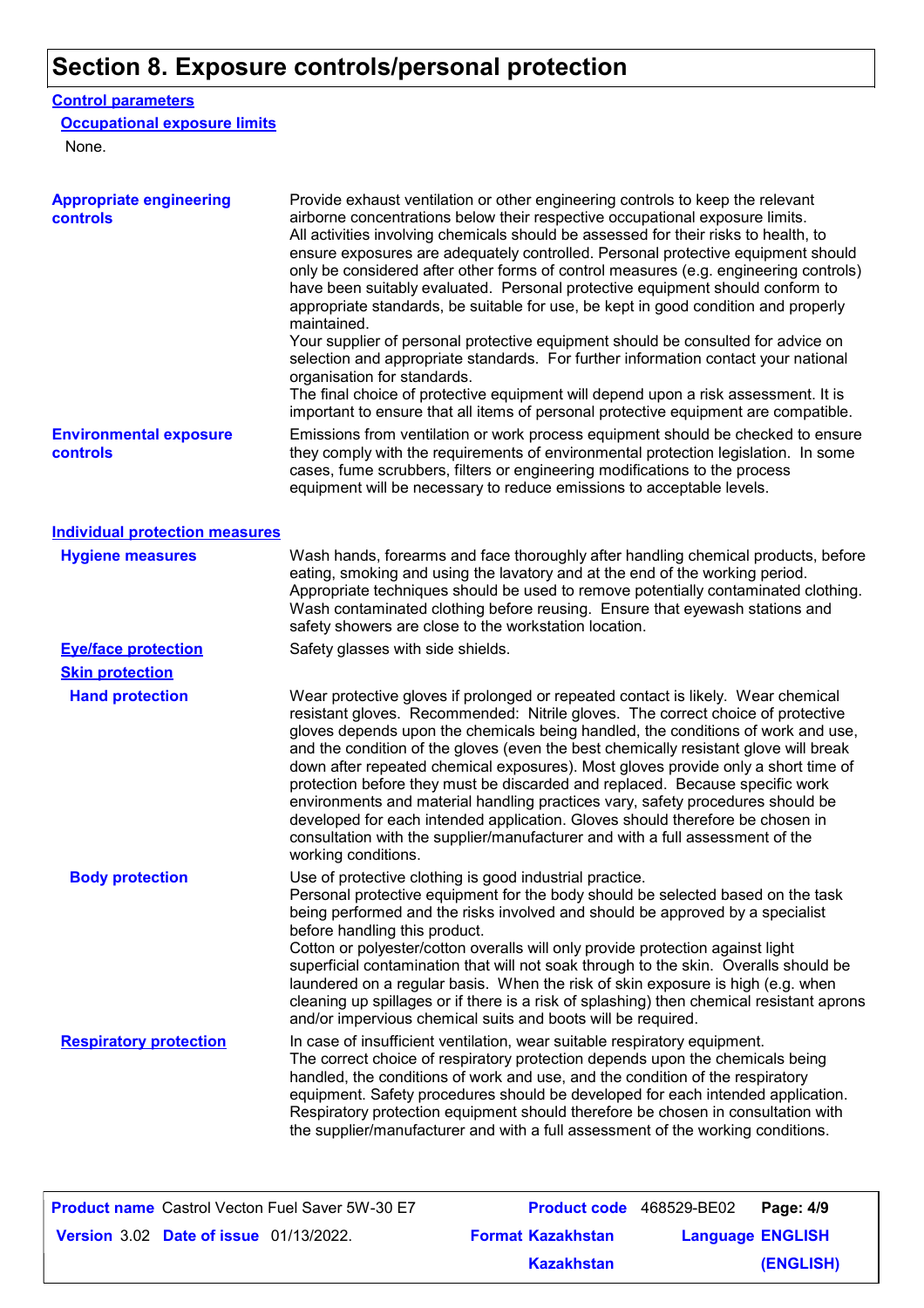## **Section 9. Physical and chemical properties**

The conditions of measurement of all properties are at standard temperature and pressure unless otherwise indicated.

| <b>Appearance</b>                                                 |                                                |                         |
|-------------------------------------------------------------------|------------------------------------------------|-------------------------|
| <b>Physical state</b>                                             | Liquid.                                        |                         |
| <b>Colour</b>                                                     | Amber. [Light]                                 |                         |
| <b>Odour</b>                                                      | Not available.                                 |                         |
| <b>Odour threshold</b>                                            | Not available.                                 |                         |
| рH                                                                | Not applicable.                                |                         |
| <b>Melting point</b>                                              | Not available.                                 |                         |
| <b>Boiling point, initial boiling</b><br>point, and boiling range | Not available.                                 |                         |
| <b>Flash point</b>                                                | Closed cup: $220^{\circ}$ C (428 $^{\circ}$ F) |                         |
| <b>Evaporation rate</b>                                           | Not available.                                 |                         |
| <b>Flammability</b>                                               | Not applicable. Based on - Physical state      |                         |
| Lower and upper explosion<br>limit/flammability limit             | Not available.                                 |                         |
| <b>Vapour pressure</b>                                            |                                                | Vapour Pressure at 20°C |

| <b>Vapour pressure</b>           |                                                                                      |           |         | Vapour Pressure at 20°C |          |     | Vapour pressure at 50°C |
|----------------------------------|--------------------------------------------------------------------------------------|-----------|---------|-------------------------|----------|-----|-------------------------|
|                                  | <b>Ingredient name</b>                                                               | mm Hg kPa |         | <b>Method</b>           | mm<br>Hg | kPa | <b>Method</b>           |
|                                  | Distillates (petroleum),<br>hydrotreated heavy<br>paraffinic                         | 0.08      | < 0.011 | <b>ASTM D 5191</b>      |          |     |                         |
|                                  | Distillates (petroleum),<br>hydrotreated heavy<br>paraffinic                         | < 0.08    | < 0.011 | <b>ASTM D 5191</b>      |          |     |                         |
|                                  | Dec-1-ene.<br>homopolymer,<br>hydrogenated Dec-<br>1-ene, oligomers,<br>hydrogenated | 0         | IО      | <b>ASTME</b><br>1194-87 |          |     |                         |
|                                  | Distillates (petroleum),<br>solvent-dewaxed heavy<br>paraffinic                      | < 0.08    | < 0.011 | <b>ASTM D 5191</b>      |          |     |                         |
| <b>Relative vapour density</b>   | Not available.                                                                       |           |         |                         |          |     |                         |
| <b>Relative density</b>          | Not available.                                                                       |           |         |                         |          |     |                         |
| <b>Density</b>                   | $<$ 1000 kg/m <sup>3</sup> (<1 g/cm <sup>3</sup> ) at 15 <sup>°</sup> C              |           |         |                         |          |     |                         |
| <b>Solubility</b>                | insoluble in water.                                                                  |           |         |                         |          |     |                         |
| <b>Partition coefficient: n-</b> | Not available.                                                                       |           |         |                         |          |     |                         |

**Solubility Partition coefficient: noctanol/water**

| <b>Auto-ignition temperature</b> | <b>Ingredient name</b>                                                                                                                                        | ீC         | ∘⊏                          | <b>Method</b> |
|----------------------------------|---------------------------------------------------------------------------------------------------------------------------------------------------------------|------------|-----------------------------|---------------|
|                                  | Dec-1-ene, homopolymer,<br>hydrogenated Dec-1-ene, oligomers,<br>hydrogenated                                                                                 | 343 to 369 | 649.4 to 696.2 TASTM D 2159 |               |
| <b>Decomposition temperature</b> | Not available.<br>Kinematic: 72.4 mm <sup>2</sup> /s (72.4 cSt) at $40^{\circ}$ C<br>Kinematic: 11.9 to 12.44 mm <sup>2</sup> /s (11.9 to 12.44 cSt) at 100°C |            |                             |               |
| <b>Viscosity</b>                 |                                                                                                                                                               |            |                             |               |
| <b>Particle characteristics</b>  |                                                                                                                                                               |            |                             |               |
|                                  |                                                                                                                                                               |            |                             |               |

**Median particle size** Not applicable.

**Date of issue** 01/13/2022. **Version** 3.02 **Format Kazakhstan Language Product name** Castrol Vecton Fuel Saver 5W-30 E7 **Product code** 468529-BE02 **Page: 5/9** 

**Language ENGLISH (ENGLISH)** Product code 468529-BE02 Page: 5/9 **Kazakhstan**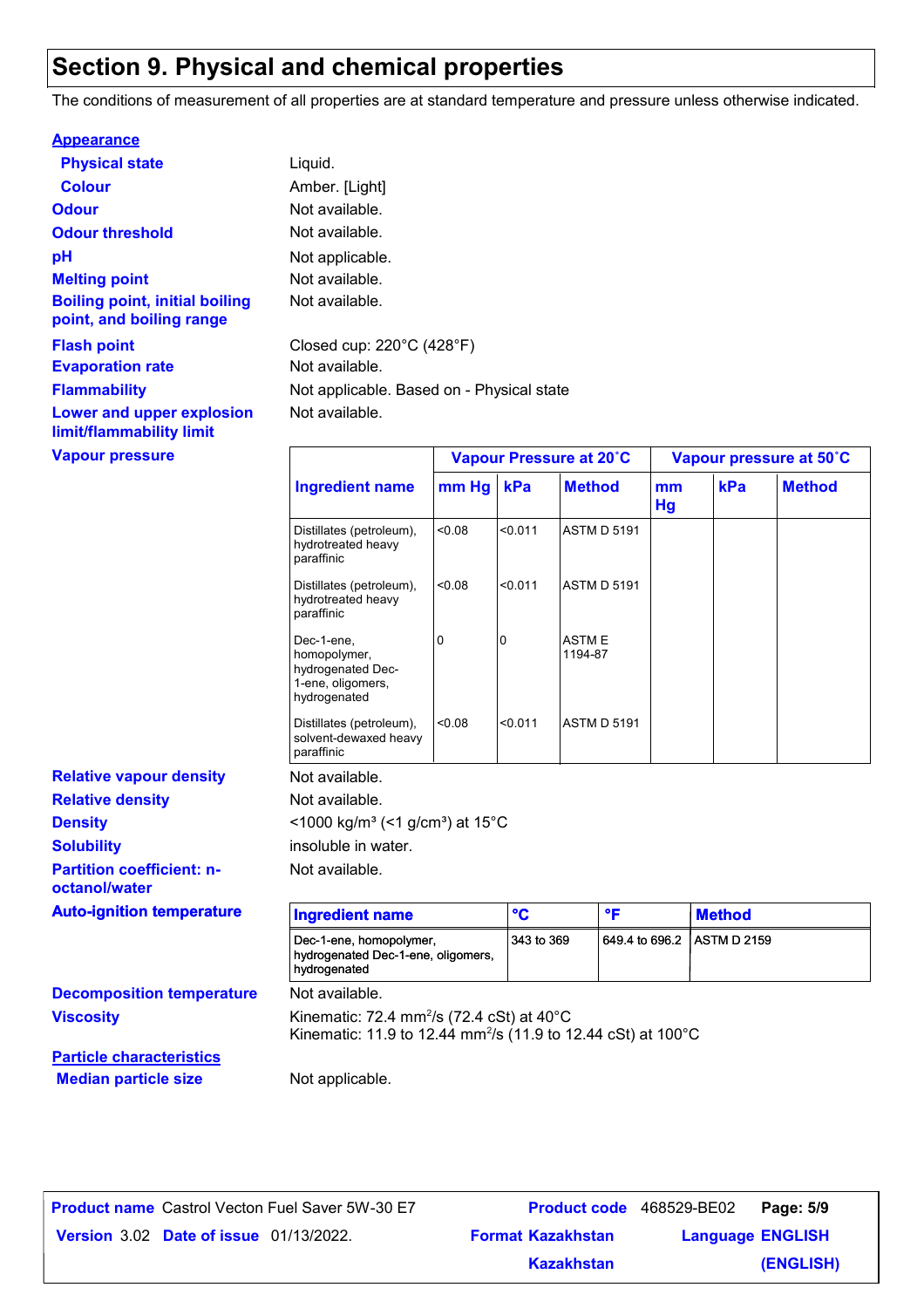## **Section 10. Stability and reactivity**

| <b>Reactivity</b>                                   | No specific test data available for this product. Refer to Conditions to avoid and<br>Incompatible materials for additional information.                                   |
|-----------------------------------------------------|----------------------------------------------------------------------------------------------------------------------------------------------------------------------------|
| <b>Chemical stability</b>                           | The product is stable.                                                                                                                                                     |
| <b>Possibility of hazardous</b><br><b>reactions</b> | Under normal conditions of storage and use, hazardous reactions will not occur.<br>Under normal conditions of storage and use, hazardous polymerisation will not<br>occur. |
| <b>Conditions to avoid</b>                          | Avoid all possible sources of ignition (spark or flame).                                                                                                                   |
| <b>Incompatible materials</b>                       | Reactive or incompatible with the following materials: oxidising materials.                                                                                                |
| <b>Hazardous decomposition</b><br>products          | Under normal conditions of storage and use, hazardous decomposition products<br>should not be produced.                                                                    |
|                                                     |                                                                                                                                                                            |

### **Section 11. Toxicological information**

#### **Information on toxicological effects**

#### **Specific target organ toxicity (repeated exposure)**

| <b>Name</b>             | <b>Category</b> | <b>Route of</b><br>exposure | <b>Target organs</b>     |
|-------------------------|-----------------|-----------------------------|--------------------------|
| Long chain alkyl phenol | Category 2      | $\overline{\phantom{0}}$    | $\overline{\phantom{a}}$ |

#### **Aspiration hazard**

| <b>Name</b>                                                | <b>Result</b>                         |
|------------------------------------------------------------|---------------------------------------|
| Distillates (petroleum), hydrotreated heavy paraffinic     | <b>ASPIRATION HAZARD - Category 1</b> |
| Dec-1-ene, homopolymer, hydrogenated Dec-1-ene, oligomers, | <b>ASPIRATION HAZARD - Category 1</b> |
| hydrogenated                                               |                                       |

| <b>Information on likely routes</b><br>of exposure | Routes of entry anticipated: Dermal, Inhalation.                                                    |  |  |  |
|----------------------------------------------------|-----------------------------------------------------------------------------------------------------|--|--|--|
| <b>Potential acute health effects</b>              |                                                                                                     |  |  |  |
| <b>Eye contact</b>                                 | No known significant effects or critical hazards.                                                   |  |  |  |
| <b>Inhalation</b>                                  | Vapour inhalation under ambient conditions is not normally a problem due to low<br>vapour pressure. |  |  |  |
| <b>Skin contact</b>                                | Causes mild skin irritation. Defatting to the skin.                                                 |  |  |  |
| <b>Ingestion</b>                                   | Irritating to mouth, throat and stomach.                                                            |  |  |  |
|                                                    | <b>Symptoms related to the physical, chemical and toxicological characteristics</b>                 |  |  |  |
| <b>Eye contact</b>                                 | Adverse symptoms may include the following:<br>pain or irritation<br>watering<br>redness            |  |  |  |
| <b>Inhalation</b>                                  | No specific data.                                                                                   |  |  |  |
| <b>Skin contact</b>                                | Adverse symptoms may include the following:<br>irritation<br>redness<br>dryness<br>cracking         |  |  |  |
| <b>Ingestion</b>                                   | No specific data.                                                                                   |  |  |  |

| <b>Product name</b> Castrol Vecton Fuel Saver 5W-30 E7 |                          | Product code 468529-BE02 Page: 6/9 |           |
|--------------------------------------------------------|--------------------------|------------------------------------|-----------|
| <b>Version 3.02 Date of issue 01/13/2022.</b>          | <b>Format Kazakhstan</b> | <b>Language ENGLISH</b>            |           |
|                                                        | Kazakhstan               |                                    | (ENGLISH) |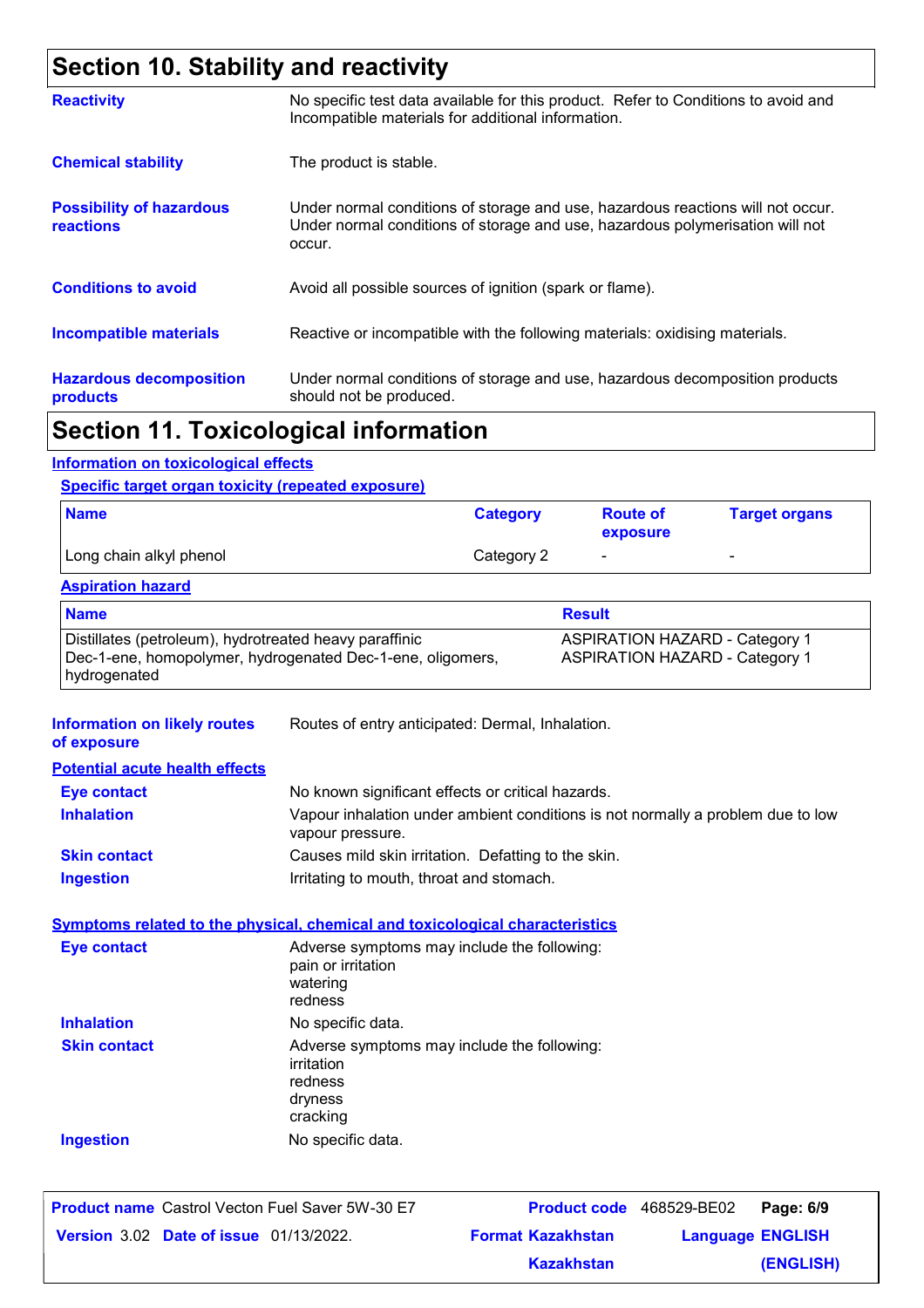## **Section 11. Toxicological information**

#### **Delayed and immediate effects as well as chronic effects from short and long-term exposure**

| <b>Inhalation</b>                       | Overexposure to the inhalation of airborne droplets or aerosols may cause irritation<br>of the respiratory tract.                                                                                                                                                                                                                                                                                           |
|-----------------------------------------|-------------------------------------------------------------------------------------------------------------------------------------------------------------------------------------------------------------------------------------------------------------------------------------------------------------------------------------------------------------------------------------------------------------|
| <b>Potential chronic health effects</b> |                                                                                                                                                                                                                                                                                                                                                                                                             |
| <b>General</b>                          | USED ENGINE OILS<br>Combustion products resulting from the operation of internal combustion engines<br>contaminate engine oils during use. Used engine oil may contain hazardous<br>components which have the potential to cause skin cancer. Frequent or prolonged<br>contact with all types and makes of used engine oil must therefore be avoided and a<br>high standard of personal hygiene maintained. |
| <b>Carcinogenicity</b>                  | No known significant effects or critical hazards.                                                                                                                                                                                                                                                                                                                                                           |
| <b>Mutagenicity</b>                     | No known significant effects or critical hazards.                                                                                                                                                                                                                                                                                                                                                           |
| <b>Teratogenicity</b>                   | No known significant effects or critical hazards.                                                                                                                                                                                                                                                                                                                                                           |
| <b>Developmental effects</b>            | No known significant effects or critical hazards.                                                                                                                                                                                                                                                                                                                                                           |
| <b>Fertility effects</b>                | No known significant effects or critical hazards.                                                                                                                                                                                                                                                                                                                                                           |

#### **Numerical measures of toxicity**

#### **Acute toxicity estimates**

| <b>Route</b> | <b>ATE value</b> |
|--------------|------------------|
| Oral         | 92437.43 mg/kg   |

## **Section 12. Ecological information**

**Environmental effects** No known significant effects or critical hazards.

#### **Persistence and degradability**

Not expected to be rapidly degradable.

#### **Bioaccumulative potential**

This product is not expected to bioaccumulate through food chains in the environment.

| <b>Mobility in soil</b>             |                                                                                                                           |
|-------------------------------------|---------------------------------------------------------------------------------------------------------------------------|
| <b>Mobility</b>                     | Spillages may penetrate the soil causing ground water contamination.                                                      |
| <b>Other ecological information</b> | Spills may form a film on water surfaces causing physical damage to organisms.<br>Oxygen transfer could also be impaired. |

## **Section 13. Disposal considerations**

| <b>Disposal methods</b>                                | The generation of waste should be avoided or minimised wherever possible.<br>Significant quantities of waste product residues should not be disposed of via the<br>foul sewer but processed in a suitable effluent treatment plant. Dispose of surplus<br>and non-recyclable products via a licensed waste disposal contractor. Disposal of<br>this product, solutions and any by-products should at all times comply with the<br>requirements of environmental protection and waste disposal legislation and any<br>regional local authority requirements. Waste packaging should be recycled.<br>Incineration or landfill should only be considered when recycling is not feasible. This<br>material and its container must be disposed of in a safe way. Care should be taken<br>when handling emptied containers that have not been cleaned or rinsed out. Empty<br>containers or liners may retain some product residues. Avoid dispersal of spilt<br>material and runoff and contact with soil, waterways, drains and sewers. |                         |
|--------------------------------------------------------|-------------------------------------------------------------------------------------------------------------------------------------------------------------------------------------------------------------------------------------------------------------------------------------------------------------------------------------------------------------------------------------------------------------------------------------------------------------------------------------------------------------------------------------------------------------------------------------------------------------------------------------------------------------------------------------------------------------------------------------------------------------------------------------------------------------------------------------------------------------------------------------------------------------------------------------------------------------------------------------------------------------------------------------|-------------------------|
| <b>Product name</b> Castrol Vecton Fuel Saver 5W-30 E7 | <b>Product code</b> 468529-BE02                                                                                                                                                                                                                                                                                                                                                                                                                                                                                                                                                                                                                                                                                                                                                                                                                                                                                                                                                                                                     | Page: 7/9               |
| <b>Version 3.02 Date of issue 01/13/2022.</b>          | <b>Format Kazakhstan</b>                                                                                                                                                                                                                                                                                                                                                                                                                                                                                                                                                                                                                                                                                                                                                                                                                                                                                                                                                                                                            | <b>Language ENGLISH</b> |
|                                                        | <b>Kazakhstan</b>                                                                                                                                                                                                                                                                                                                                                                                                                                                                                                                                                                                                                                                                                                                                                                                                                                                                                                                                                                                                                   | <b>(ENGLISH)</b>        |

**(ENGLISH)**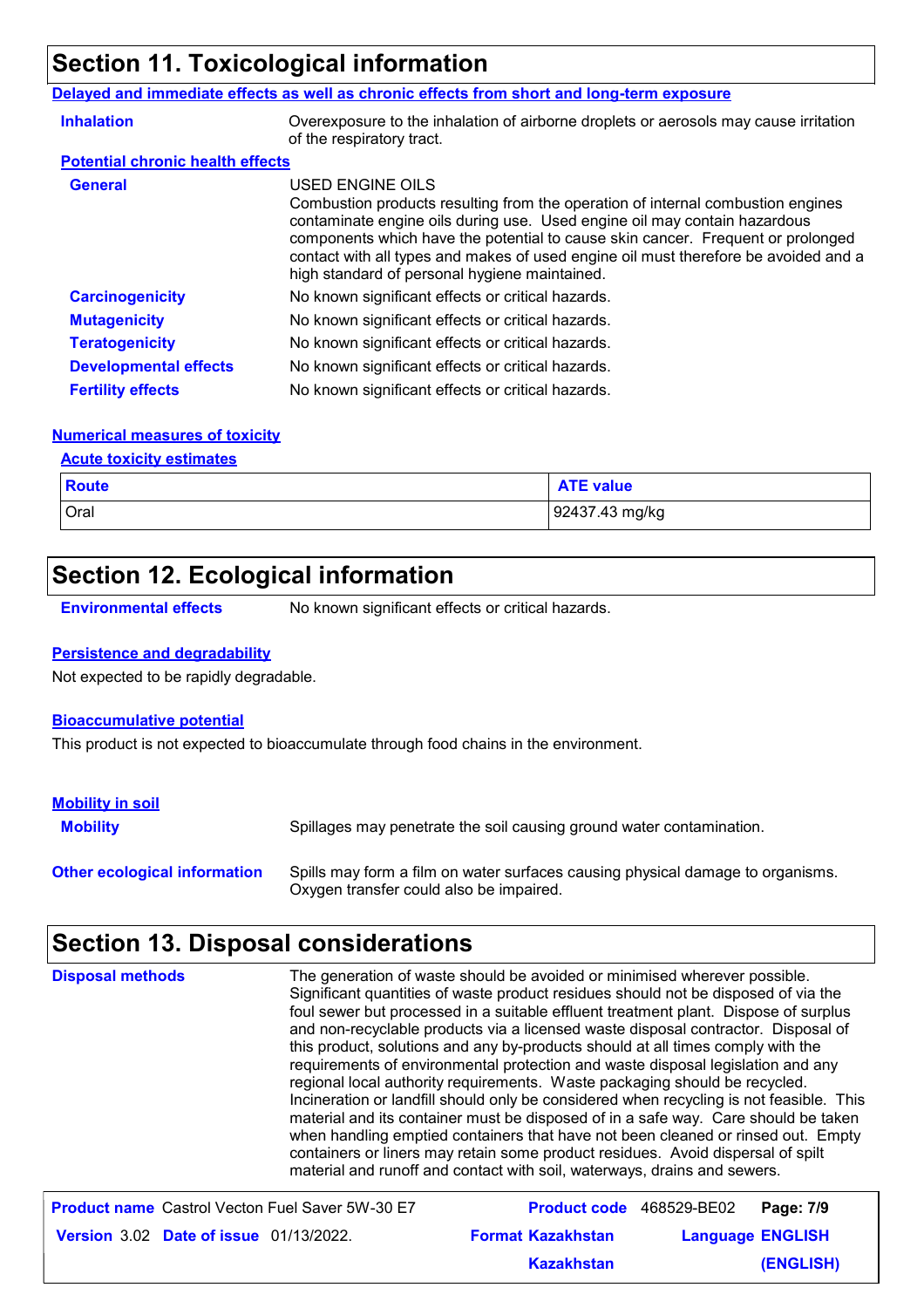## **Section 14. Transport information**

|                                      | <b>IMDG</b>              | <b>IATA</b>              |  |
|--------------------------------------|--------------------------|--------------------------|--|
| <b>UN number</b>                     | Not regulated.           | Not regulated.           |  |
| <b>UN proper</b><br>shipping name    | $\overline{\phantom{0}}$ | $\overline{\phantom{0}}$ |  |
| <b>Transport hazard</b><br>class(es) | $\blacksquare$           | ۰                        |  |
| <b>Packing group</b>                 | $\overline{\phantom{a}}$ | ۰                        |  |
| <b>Environmental</b><br>hazards      | No.                      | No.                      |  |
| <b>Additional</b><br>information     | $\overline{\phantom{0}}$ | $\overline{\phantom{a}}$ |  |

**Special precautions for user** Not available.

## **Section 15. Regulatory information**

### **Regulation according to other foreign laws**

| <b>REACH Status</b>                                             | The company, as identified in Section 1, sells this product in the EU in compliance<br>with the current requirements of REACH. |
|-----------------------------------------------------------------|--------------------------------------------------------------------------------------------------------------------------------|
| <b>United States inventory</b><br>(TSCA 8b)                     | All components are active or exempted.                                                                                         |
| <b>Australia inventory (AIIC)</b>                               | All components are listed or exempted.                                                                                         |
| <b>Canada inventory</b>                                         | All components are listed or exempted.                                                                                         |
| <b>China inventory (IECSC)</b>                                  | All components are listed or exempted.                                                                                         |
| <b>Japan inventory (CSCL)</b>                                   | All components are listed or exempted.                                                                                         |
| <b>Korea inventory (KECI)</b>                                   | All components are listed or exempted.                                                                                         |
| <b>Philippines inventory</b><br>(PICCS)                         | All components are listed or exempted.                                                                                         |
| <b>Taiwan Chemical</b><br><b>Substances Inventory</b><br>(TCSI) | All components are listed or exempted.                                                                                         |

## **Section 16. Other information**

| <b>History</b>                    |                            |
|-----------------------------------|----------------------------|
| <b>Date of printing</b>           | 1/13/2022                  |
| Date of issue/Date of<br>revision | 1/13/2022                  |
| Date of previous issue            | 1/13/2022                  |
| <b>Version</b>                    | 3.02                       |
| <b>Prepared by</b>                | <b>Product Stewardship</b> |

**Date of issue** 01/13/2022. **Version** 3.02 **Format Kazakhstan Language Product name** Castrol Vecton Fuel Saver 5W-30 E7 **Product code** 468529-BE02 **Page: 8/9** | **Language ENGLISH (ENGLISH)** Product code 468529-BE02 Page: 8/9 **Kazakhstan**